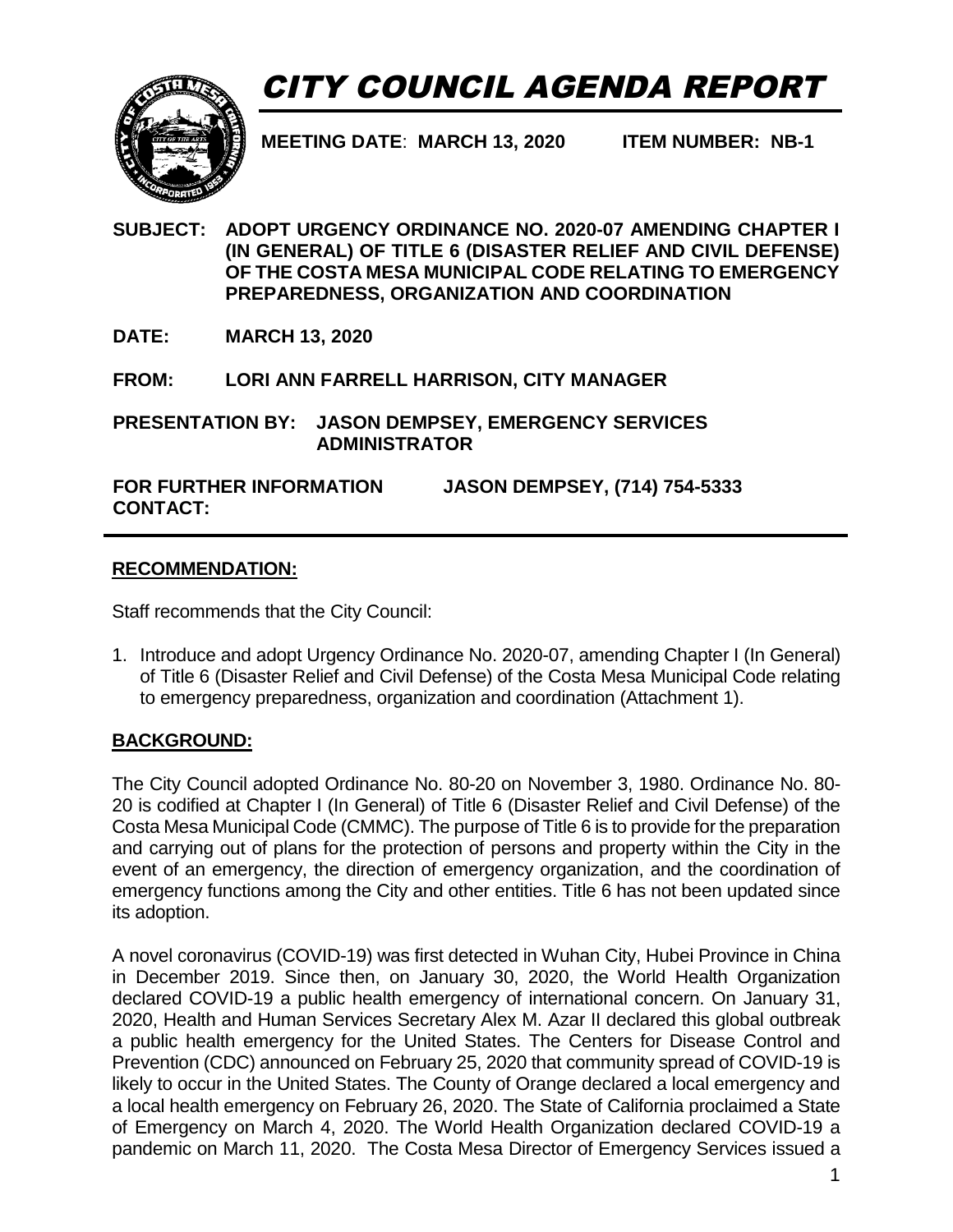proclamation declaring a local emergency to protect public health and slow transmission of COVID-19 on March 12, 2020.

In order to ensure the City can respond appropriately and timely to the issues surrounding COVID-19, staff is recommending adoption of the urgency ordinance amending Chapter I of Title 6, as well as introduction and first reading of a regular ordinance.

# **ANALYSIS:**

COVID-19 is a serious public health threat as it is highly contagious and may be spread by asymptomatic individuals. Much is unknown about the nature of the virus such as the exact modes of transmission, the factors facilitating human-to-human transmission, the extent of asymptomatic viral shedding, mutations, basic reproduction number, and the case fatality rate. There is currently no vaccine to prevent COVID-19 or specific antiviral treatment.

As of March 13, 2020, the World Health Organization reported that, to date, there were 132,536 confirmed cases of COVID-19, 4,947 of which resulted in death, across 123 countries. On March 13, 2020, the California Department of Public Health (CDPH) reported that, to date, California has 198 confirmed cases of COVID-19, four of which have resulted in death. CDPH also reported that approximately 11,100 Californians who returned to the United States after travel are self-monitoring. The CDC anticipates that widespread transmission of COVID-19 in the United States will occur.

It is imperative that the City prepare for and respond to suspected or confirmed cases of COVID-19, implement measures to mitigate the spread of COVID-19, and prepare to respond to an increasing number of individuals requiring medical care and hospitalization.

Certain amendments are needed to Chapter I of Title 6 for consistency with state law and to enable the City to appropriately prepare for and respond to emergencies. Due to the immediate concerns associated with COVID-19, staff is recommending City Council adopt the proposed urgency ordinance and introduce a regular ordinance amending Chapter I of Title 6. The urgency ordinance, if adopted, would be effective immediately and enable the City to appropriately and timely respond to issues surrounding COVID-19 prior to the effective date of a regular ordinance.

### **ALTERNATIVES CONSIDERED:**

The City Council may elect to not adopt the urgency ordinance amending Title I of Chapter 6, or give staff alternative direction.

### **FISCAL REVIEW:**

There is no impact on the City's General Fund as a result of this action.

### **LEGAL REVIEW:**

The City Attorney's Office has prepared the urgency ordinance and this agenda report.